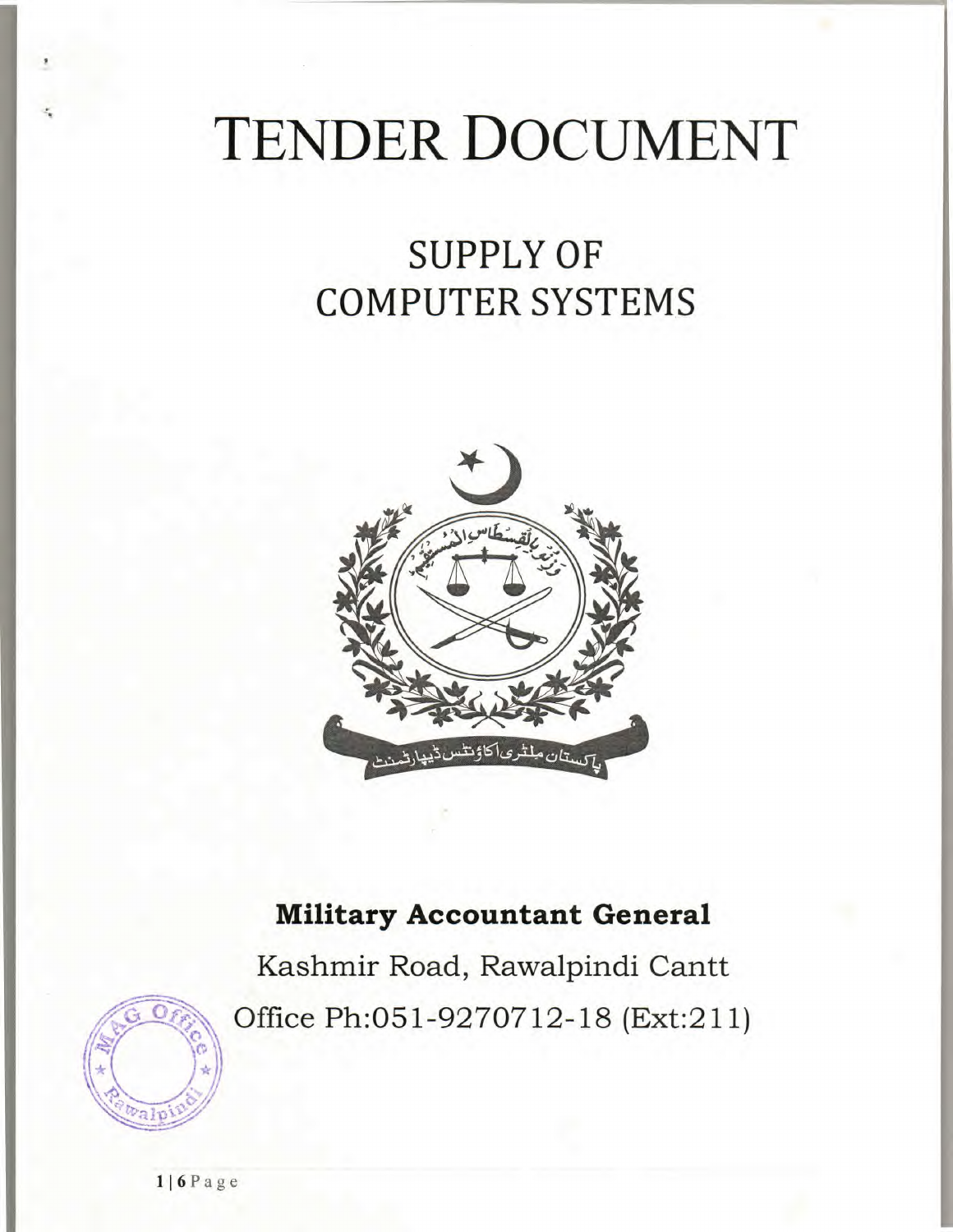### **TENDER DOCUMENT**

#### Subject:- SUPPLY OF COMPUTER SYSTEMS FOR UAGEs OFFICES OF PMAD

Military Accountant General's Office (hereinafter called MAG) invites sealed bids from the Firms registered in Pakistan with NTN and STRN, and reputed authorized Firms/distributors/suppliers dealing in IT equipments, for supply of following:-

| S.No. | Name of Item             | Qty.(Appox) | Remarks                                                                        |
|-------|--------------------------|-------------|--------------------------------------------------------------------------------|
|       | <b>Desktop Computers</b> | $200 - Nos$ | Detailed specifications<br>mentioned at Annexure-A<br>of this tender documents |

The Firms are requested to submit sealed bids, which will bear word **"CONFIDENTIAL"** and "TENDER FOR **SUPPLY OF COMPUTER SYSTEMS IN UAGEs OFFICES OF PMAD".** 

- **1. SINGLE STAGE- TWO ENVELOPE PROCEDURE under PPRA Rule 36(b):- The**  bid shall comprise a single package containing two separate envelopes. Each envelope shall contain separately the financial proposal and the technical proposal. The envelopes shall be marked as **"FINANCIAL PROPOSAL"** and **"TECHNICAL PROPOSAL"** in bold and legible letters to avoid any confusion.
- **2. EARNEST MONEY:** The Firm will submit Bid Security @ 2% (refundable) of total bid price (Including all taxes) in the shape of CDR/Demand Draft in favour of **"DDO** MAG **Office", Kashmir Road, Rawalpindi Cantt.**
- **3. PERFORMANCE GUARANTEE:** The successful bidder will be required to submit **10% Performance Guarantee** (on the date of delivery) of the total value of the purchase order (including GST) in the shape of **Bank Guarantee** in favour of MAG **Rawalpindi.**
- 4. Tender to be filled in carefully, (preferably typed). Any correction/alteration is not allowed. Each page must be signed and stamped, incomplete bids (Technical and financial) will not be accepted.
- 5. Procuring Agency (hereinafter called PA) reserves the right to increase/decrease the quantity or may cancel tender as per PPRA Rules.
- 6. Prices must be quoted in Pakistani currency inclusive of all taxes (Income Tax/ Sales Tax/Duties etc.), indicating unit price and total bid price.
- 7. The Bid will remain valid and open for acceptance for a minimum period of 90 days (or higher as committed by the bidder) from the specified date of opening of bid.
- 8. PAYMENT: Payment (100%) will be released after completion of the delivery/installation and inspection in accordance with the Purchase Order.

 $\overline{O}$ 

valpin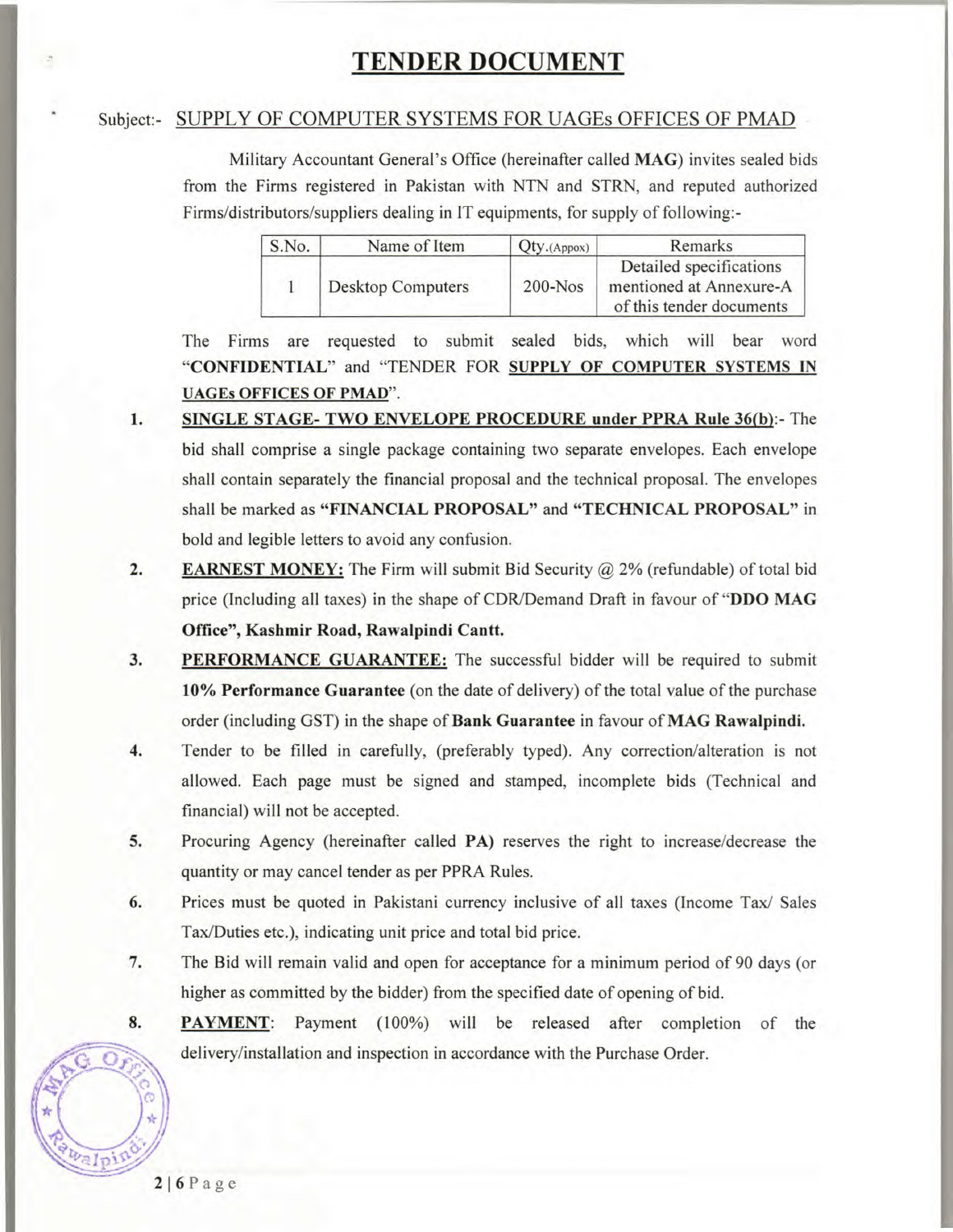#### **9. DEADLINE FOR SUBMISSION OF BIDS:**

All bids must be delivered in the Office of undersigned on or before the prescribed deadline of 10:30 AM on 29<sup>th</sup> April, 2022. Late proposals will be returned unopened to the Bidder.

- **10. OPENING OF BIDS:-** The Procuring Agency will open the bids at **11:00** AM as on 29<sup>th</sup> April, 2022 in the presence of bidders/ representatives who like to attend.
- 11. The technical evaluation will be based on the comparison of specifications/ model/ makes & expiry, the financial evaluation on price etc. PA reserves the right to choose the specifications/ models/ make at its own discretion but keeping in view the advertised specifications and most advantageous offer.
- 12. At the same time as the PA notifies the successful Bidder that its bid has been accepted, the PA will send to Bidder the Contract Agreement Form provided in the bidding documents, incorporation all agreements between the parties, to be signed within seven days of its receipt, if fails to sign the Contract Agreement Form the earnest money will be forfeited and Contract will be awarded to the second qualifying bidder.

#### **13. EVALUATION:**

It is mandatory for participating bidders to fully meet and comply with the below given requirements. Bidders must attach all the relevant and authentic documentary evidences for each requirement mentioned below. Bids do not meet the following mandatory requirements will not be further evaluated technically (with Annexure-A) and will be declared as substantially non responsive at preliminary stage.

- i. Year of incorporation of bidder as Company in Pakistan.
- ii. Valid NTN and STRN Certificate.
- iii. Firm should be on Active Tax Payers Lists of FBR.
- iv. Authorized Business and after sales service partnership certificates from the Principal/Manufacturer/Dealership of the brand products quoted.
- V. Authorization letter to MAG office Rawalpindi allowing bidder to offer/quote its respective products/solution with the Firm's assurance that equipment is backed by manufacturer's warranty. Furthermore, all parts replaced during warranty shall be supplied by the manufacturer during the warranty period and if required beyond as well.
- vi. Financial worth of the Firm supported by the Bank Statement/Audited Financial Statement of last one year.
- vii. Preferably more than two offices of the Firm in major cities of Pakistan.
- viii. Firm's relevant experience (supported by evidence of purchase orders) with adequate after sale service support.
- ix. At least two engineers/support staff with certified training from the manufacturer for the quoted hardware. Copies of training certificates should be attached.

Legal undertaking that bidder is not involved in any kind of lawsuits either current or pending and not involved in any kind of bankruptcy.

 $3|6Page$ 

 $\mathscr{L}_2$ 

 $v_{\alpha}$ <sub>[p</sub>

Ω.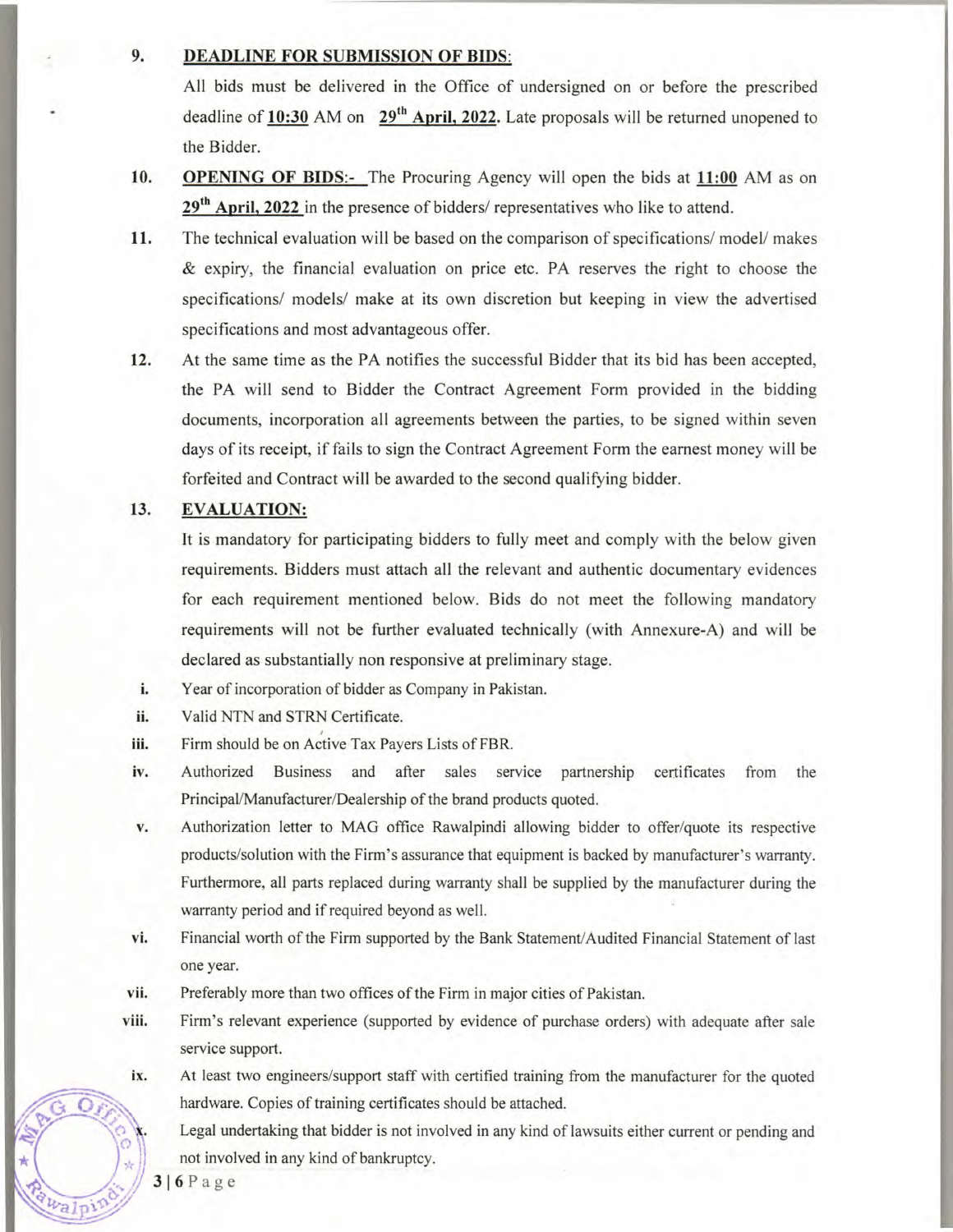- xi. Technical Broachers/ Data Sheets for the relevant Hardware must be attached
- xii. All documents are properly tagged/labeled (Yes/No)
- xiii. Compliance with technical specifications (Annex-A)
- **xiv. All the required equipment should be brand new, not used or refurbished. The components of equipment should be assembled and verifiable** by **the manufacturer.** *Verjfication of originality from principal manufacturer will be completed through email or through principal manufacturer website.*
- xv. Certificate that the successful bidder will be responsible for safe supply of the equipment at specified stations (As **per Annex**-A).
- **14. First of all, due verification of documents submitted under mandatory requirements mentioned above** (i **to xv) will be done. Any bidder who fails to fulfill mandatory requirement shall be disqualified at the initial stage. Therefore, all bidders must ensure to provide all required information along with supporting documents with proper checklist. Technical evaluation will be carried out according to specifications as per Annexure** "A".
- 15. Financial bids of bidders failed to qualify technically will be returned unopened to the respective bidders. Any Bidder proposing a non-compliant/ incomplete/non-functional or conditional solution/bid with major technical/material commercial deficiencies non-compliance to the MAG office Rawalpindi requirements will be declared as substantially non responsive, thus disqualified for financial bid opening. Financial bids of referred bidders shall be returned unopened. Financial bids of only technically qualified bidders will be opened on the given date with prior notice to qualified bidders only.
- 16. Purchase order/ contract will be issued subject to the availability of funds as well as subject to Transfer from Funding agency.

#### **17. INSPECTION AND TESTS:**

- 17.1 Procuring Agency shall have the right to inspect items to verify their conformity to the specifications.
- 17.2 If any inspected items fail to conform to the specification, Procuring Agency shall reject it and the Supplier shall have to replace the rejected items to meet specifications. All costs incurred on such items shall be borne by the supplier (cost of item with installation, carriage/ courier and any other misc charges).
- 17.3 Replacements/alterations shall be entirely borne by the supplier. Failing to do so the Purchase Order(s) will be cancelled and all retained value of the defaulter will be forfeited.

#### **18. WARRANTY:**-

 18.1 The Supplier shall warrant that all items supplied under the Contract (s) shall have genuineness (not refurbished) verifiable online from origin and having no defect arising **o** from design, materials or workmanship or from any act or omission of the Supplier that

 $\overline{\mathbf{O}}$  i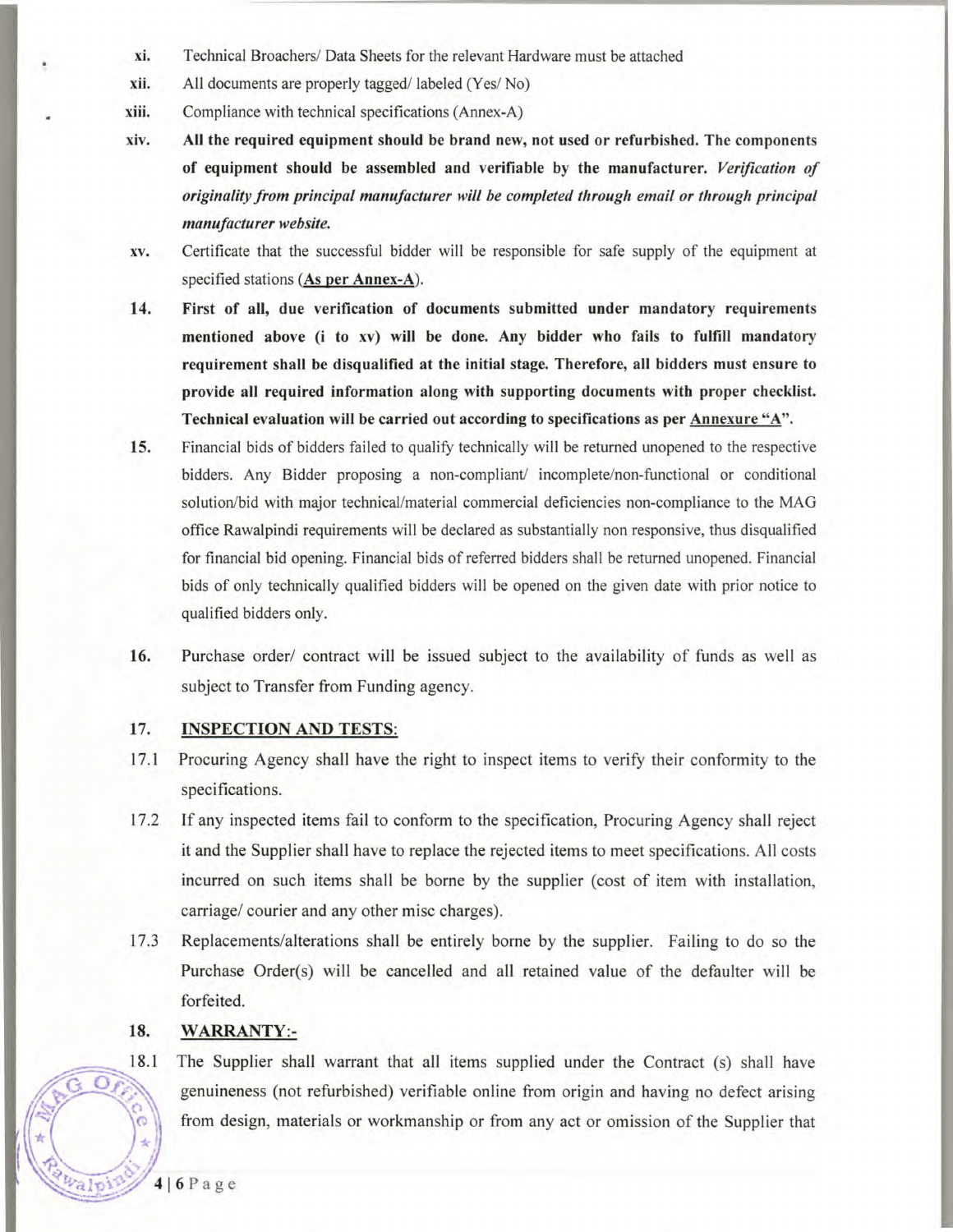may develdp under normal use of the supplied items under the conditions prevailing at final destination (Across Pakistan).

- 18.2 Procuring Agency or its respective offices (list enclosed) shall promptly notify the Supplier in writing of any claims arising under this Warranty. Upon receipt of such notice, the Supplier shall repair or replace the defective items at site (Across Pakistan), without any cost/ charges immediately.
- 18.3 Warranty period will start from the date of delivery of items.

#### **19. ALL PROPOSALS MUST INCLUDE:**

- 19.1 Company's profile, list of clients with Purchase Orders of subject items, telephone Nos and addresses
- 19.2 Copies of Income Tax and Sales Tax registration certificates.
- 19.3 Certificate from the Principal/Tier-1 Partner that the vendor is sole Distributor/ Authorized (Distributer/Dealer/Re-Seller) etc.
- 19.4 Affidavit (on stamp paper) to the effect that the Firm has never been Black-Listed by any Agency of Government/Semi Government/Autonomous or Business Concern.
- 19.5 Certificate (on company's letter head) of capacity to deliver quoted items within 04 to 06 weeks after issuance of purchase order.
- 19.6 The contractor shall not assign or sub-let his/her contract or any substantial part thereof to any other agency/ Firm/ new partner.
- 19.7 **Comparative statement of Technical specifications** will be required at the time of submission of bids.
- 19.8 Any other document required as per Government policy.

#### **20. DELIVERY:**

a

- 20.1 Delivery period shall be 4-6 weeks after issuance of Purchase Order.
- 20.2 Item(s) shall be delivered to Controller Offices on different Stations as per enclosed list.
- 20.3 Delivery cost shall be entirely borne by the supplier. No extra cost will be paid in this regard.
- 20.4 Free of cost delivery on account of Repair/ Maintenance Services and Replacement of Parts during warranty period.
- 21. The procuring agency reserves the right to reject all bids or proposals at any time prior to the acceptance of a bid or proposal as per PPRA Rules. of